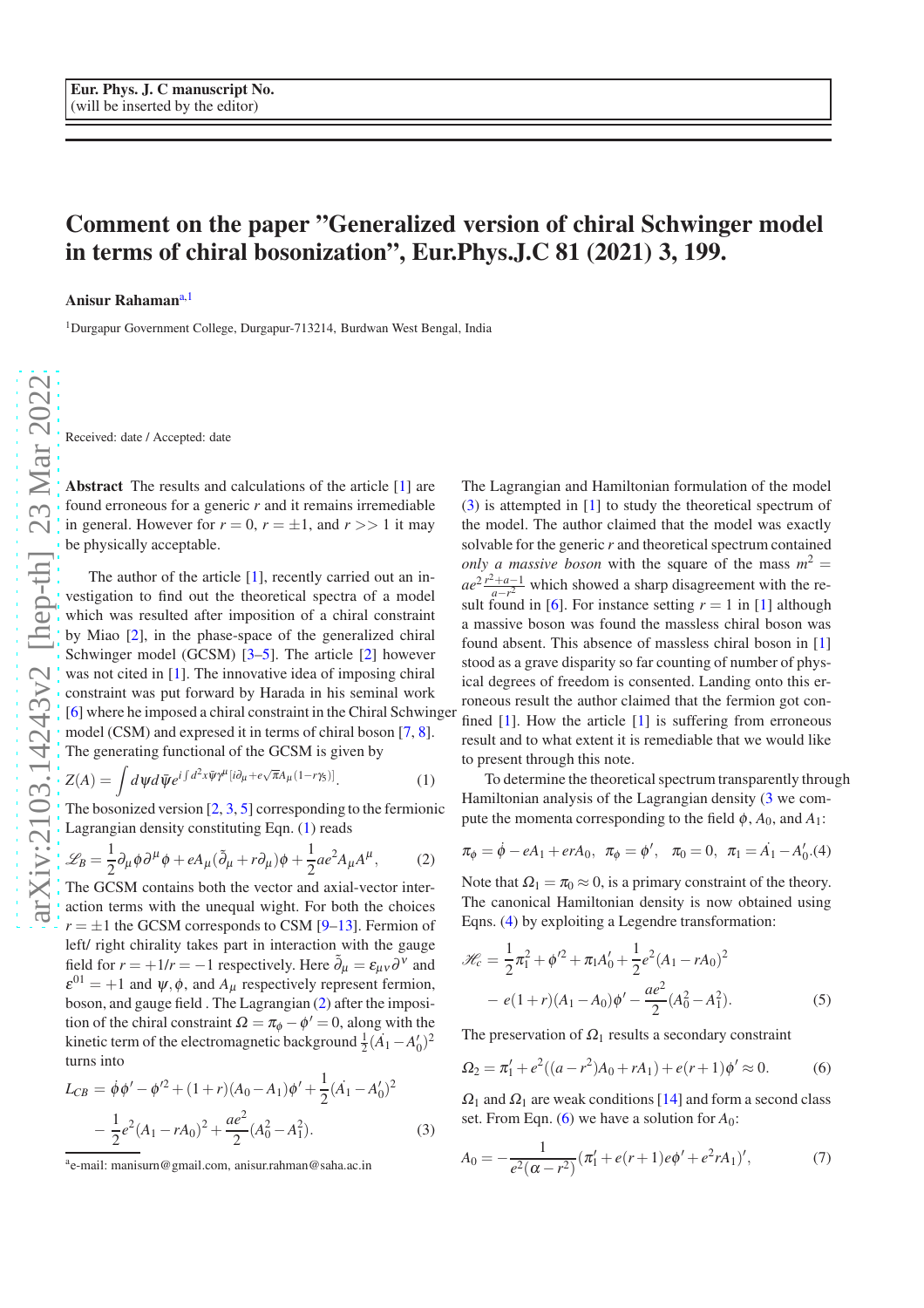and it leads us to evaluate the reduced Hamiltonian density by plugging in Eqn.  $(7)$  in the Eqn.  $(5)$ 

<span id="page-1-0"></span>
$$
\mathcal{H} = \frac{\pi_1^2}{2} + \frac{1}{2e^2(a - r^2)} (\pi_1' + e(r + 1)e\phi' + e^2 r A_1)^2 + \phi'^2
$$

$$
+ \pi_1 A_0' + e\phi' - e(1 + r)\phi' A_1 + \frac{e^2(a + 1)}{2} A_1^2.
$$
 (8)

However, Poisson brackets needs to be replaced by Dirac brackets  $[14]$  since the weak condition  $(6)$  is used as strong condition in [8.](#page-1-0) The non-vanishing Dirac bracelets for the fields describing the reduced Hamiltonian are:

$$
[A_1(x), \pi_1(y)]^* = \delta(x - y), \, [\phi(x), \phi(y)]^* = -\frac{\varepsilon(x - y)}{4}.
$$
 (9)

The Dirac brackets are found *non-canonical*. The reduced Hamiltonian density [\(8\)](#page-1-0) along with the Dirac brackets leads to the following coupled equations of motions.

<span id="page-1-1"></span>
$$
\dot{A}_1 = \pi_1 - \frac{r}{a - r^2} A'_1 - \frac{1}{e^2(a - r^2)} \pi_1'' - \frac{1 + r}{e(a - r^2)} \phi'', \qquad (10)
$$

<span id="page-1-2"></span>
$$
\dot{\pi}_1 = ae^2 \frac{r^2 - a - 1}{a - r^2} A_1 - \frac{r}{a - r^2} \pi'_1,\tag{11}
$$

<span id="page-1-3"></span>
$$
\dot{\phi} = (1 + \frac{(r+1)^2}{2(a-r^2)})\phi' + e^{\frac{(r+1)(a+r-r^2)}{a-r^2}}A_1
$$

$$
-\frac{1}{2}\frac{1+r}{e(a-r^2)}\pi_1'.\tag{12}
$$

The determination of theoretical spectra needs the decoupling of the above set of equations  $(10),(11)$  $(10),(11)$  and  $(12)$ . We observe that for the choice  $r = \pm 1$ , these equations leads to Lorentz invariant theoretical spectra that contains a massive boson with mass  $m = \sqrt{\frac{a^2 e^2}{a-1}}$  $\frac{a^2e^2}{a-1}$  accompanied with *a massless chiral boson* having left/right chirality for  $r = \pm 1$ . It shows an exact agreement with the result reported in [\[6\]](#page-2-4). The massless chiral boson can be thought of in terms of a chiral fermion in the  $(1+1)$  dimension. Thus the presence of chiral fermion ensures that the fermion did not confine for  $r = \pm 1$ . We should mention that Lagrangian density for  $r = -1$  can be obtained imposing the constraint  $\tilde{\Omega}_{Ch} = \pi_{\phi} + \phi' = 0$  in the phase-space of the theory described by Eqn. [\(2\)](#page-0-2) and in this situation the resulting lagrangian density reds

$$
L_{CB} = \dot{\phi}\phi' - \phi'^2 + (1 - r)(A_0 - A_1)\phi' + \frac{ae^2}{2}(A_0^2 - A_1^2)
$$

$$
- \frac{1}{2}e^2(A_1 + rA_0)^2 + \frac{1}{2}(\dot{A_1} - A_0')^2. \tag{13}
$$

Comparing Eqn. [\(10\)](#page-1-1) with the Eqn. (36) of the article [\[1\]](#page-2-0) absence of the term  $-\frac{1+r}{e(a-r)}$  $\frac{1+r}{e(a-r^2)}\phi''$  from Eqn. (36) has been found. In addition to that, equation of motion corresponding to  $\phi$ , e.g.  $[\phi, H_R]$  was not taken into consideration to come to the conclusion concerning the theoretical spectra. The model [\(3\)](#page-0-3) is also found exactly solvable for  $r = 0$  and  $r \gg 1$ . Note that the lagrangian [\(2\)](#page-0-2) lands into the celebrated vector Schwinger model with coupling strength *e*, for  $r = 0$  while for  $r \gg 1$  it can approximately be considered as Schwinger model described with axial vector interaction with coupling strength *re*. The models [\(2\)](#page-0-2) however exhibit exact solvability for  $r = 0$  and  $r >> 1$  with two specific regularization. The choice  $a = 0$  and  $a = r^2$  works for  $r = 0$ , and  $r \gg 1$  respectively. In the second care, it can be thought that the coupling constant gets scaled by a factor  $r$ , and the vector interaction ceases to zero. For these two cases, if chiral constraint  $\Omega_{Ch} = \pi_{\phi} - \phi' = 0$  is imposed in [\(2\)](#page-0-2), the resulting model describes confinement of fermion of a definite chirality, and the theoretical spectrum contains only a missive boson with mass 2*e* and 2*re* for  $r = 0$  and  $r >> 1$  re-spectively [\[15\]](#page-2-10). So for the set of values  $r = 0$ ,  $r = \pm 1$ , and  $r \gg 1$  although the model [\(2\)](#page-0-2) is found exactly solvable, for a generic *r* after the imposition of chiral constraint the issue of exact solvability along with confinement aspect of fermion remained un settled.

Let us now point out the inconsistencies in the Lagrangian formulation. Here the author introduced two ansatzes: Eqn. (15), and (16) for the fields  $\phi$  and  $A_{\mu}$  respectively. However, none of these two satisfy the Eqns.  $(12)/(17)$ ,  $(13)$ , and (14). it is surprising tat Eqn. (16) is designed in an ambiguous manner to satisfy Eqn. (18) without paying heed to the Eqn.  $(12)/(17)$ ,  $(13)$ , and  $(14)$  and ambiguously Eqn. (18) is identified as a massive boson!

Therefore, it transpires that from the beginning the author spoiled both Hamiltonian and Lagrangian formulation in [\[1\]](#page-2-0). We are afraid that it is irremediable for generic *r*. Albeit, it is known that the GCSM model [\(2\)](#page-0-2) remains exactly solvable for a generic  $r$ ,  $[2, 3, 5]$  $[2, 3, 5]$  $[2, 3, 5]$  $[2, 3, 5]$ , but the question of solvability and physical sensibility of [\(3\)](#page-0-3) stood open for the generic *r*. Our investigation reveals clearly that exact solvability are manifested only for  $r = 0$ ,  $r = \pm 1$ , and  $r >> 1$ , subject to the chiral constraint that fits with these permissible values of *r* which ensures physical sensibility and confinement of fermion takes place only for  $r = 0$  and  $r >> 1$  (for very large *r*).

To summarize we reiterate that only the values  $r = 0, \pm 1$ , and  $r \gg 1$  the model [\(2\)](#page-0-2) may lead to physically sensible results after the imposition of chiral constraint suitable for the values of *r* that renders exact solvability. However confinement of fermion occurs only for  $r = 0$  and  $r >> 1$ . The set of values  $r = \pm 1$  although renders exact solvability, fermion of a left chirality for  $r = -1$  and a fermion of of right chirality for  $r = +1$  remain unconfined. We would also like to add that the attempt to establish the physical Lorentz invariance in [\[1\]](#page-2-0) for generic *r* through Poincare algebra is not trustworthy which could be understood from the work previous work [\[5\]](#page-2-3). However, for the set of values values  $r = 0$ ,  $r = \pm 1$ , and *r* >> 1, physical Lorentz invariance does maintained, although the Lagrangian densities does not have manifestly Lorentz covariant structure.